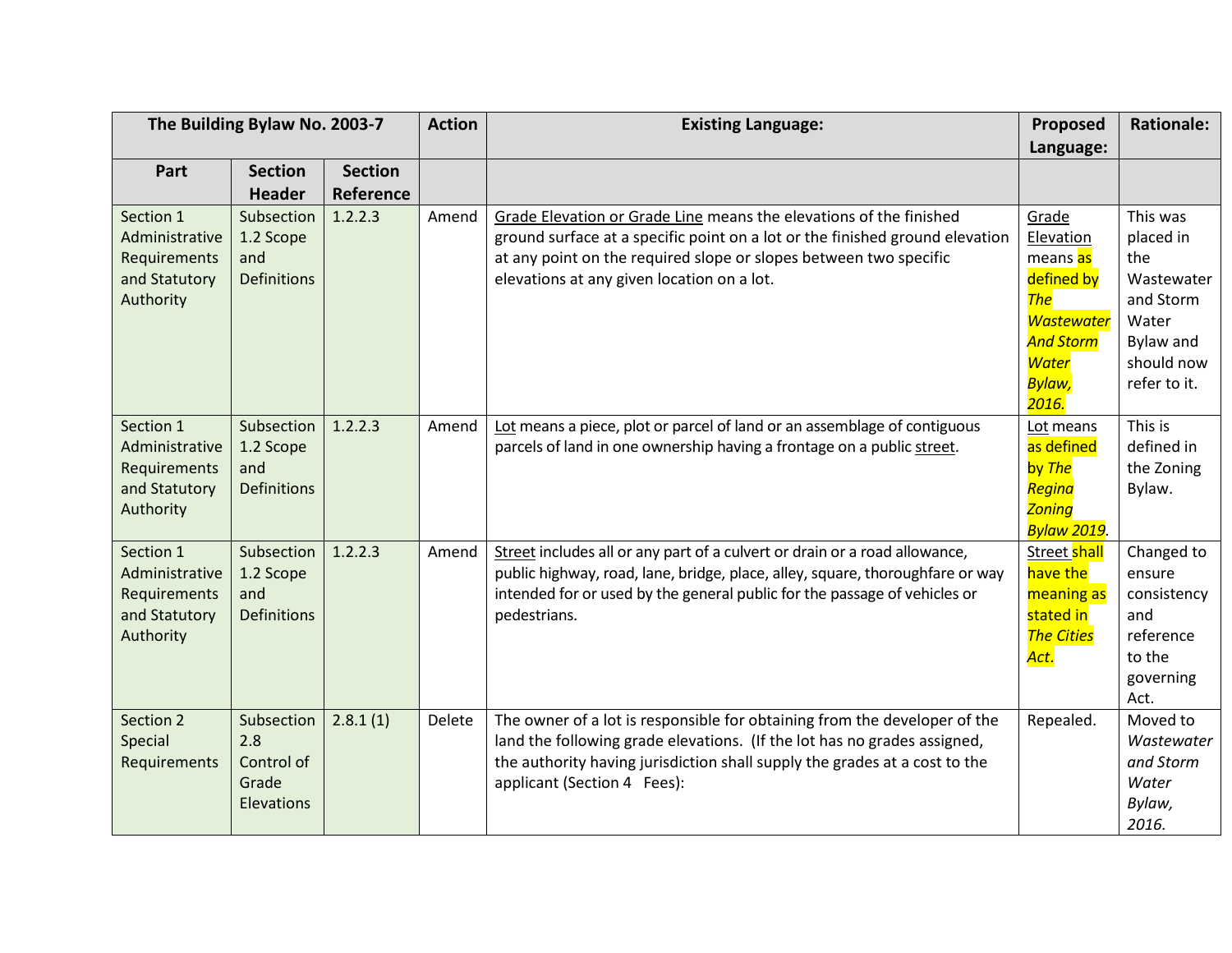| The Building Bylaw No. 2003-7 |                                          |                             | <b>Action</b> | <b>Existing Language:</b>                                                                                                                                                                                                                                                                                                                                                                                                                                                                                                                                                                                                                                                                                                                                                                                                                                                                                                 | Proposed  | <b>Rationale:</b>                                   |
|-------------------------------|------------------------------------------|-----------------------------|---------------|---------------------------------------------------------------------------------------------------------------------------------------------------------------------------------------------------------------------------------------------------------------------------------------------------------------------------------------------------------------------------------------------------------------------------------------------------------------------------------------------------------------------------------------------------------------------------------------------------------------------------------------------------------------------------------------------------------------------------------------------------------------------------------------------------------------------------------------------------------------------------------------------------------------------------|-----------|-----------------------------------------------------|
| Part                          | <b>Section</b><br><b>Header</b>          | <b>Section</b><br>Reference |               |                                                                                                                                                                                                                                                                                                                                                                                                                                                                                                                                                                                                                                                                                                                                                                                                                                                                                                                           | Language: |                                                     |
| Section 2                     | Subsection                               | 2.8.1(3)(a)                 | Delete        | (a) the required finished ground elevation at the front corners of the<br>dwelling (excluding garages);<br>(b) the finished grade elevation of both side lot lines at the midpoint of<br>the side lot line;<br>(c) the required finished ground elevation at each corner of the lot along<br>the rear lot line;<br>(d) the required finished grade elevation on the flankage side of a corner<br>lot. This elevation shall be 12m back from the front lot line;<br>(e) All the elevations as indicated in (a) to (d) shall relate to the nearest<br>bench mark as supplied by the Planning and Sustainability Department;<br>and<br>(f) Special grading situations shall be approved individually by the<br>authority having jurisdiction. The owner of a lot is responsible for<br>obtaining the grade elevations from the developer of the land.<br>(i) Prior to occupancy, the owner shall ensure that the rear of lot | Repealed. | Moved to                                            |
| Special<br>Requirements       | 2.8<br>Control of<br>Grade<br>Elevations |                             |               | elevations are the same as the rear of lot elevations provided in clause<br>$2.8.1(1)(c)$ .<br>(ii) A tolerance of the designed rear of lot elevations of no more than 75<br>millimetres below the designed elevation will be allowed. No tolerance<br>will be allowed for any elevation being over the designed elevation.<br>(iii) Prior to occupancy, the owner shall submit a certificate prepared by a<br>registered land surveyor showing final grading elevations of the lot at the<br>following locations:                                                                                                                                                                                                                                                                                                                                                                                                        |           | Wastewater<br>and Storm<br>Water<br>Bylaw,<br>2016. |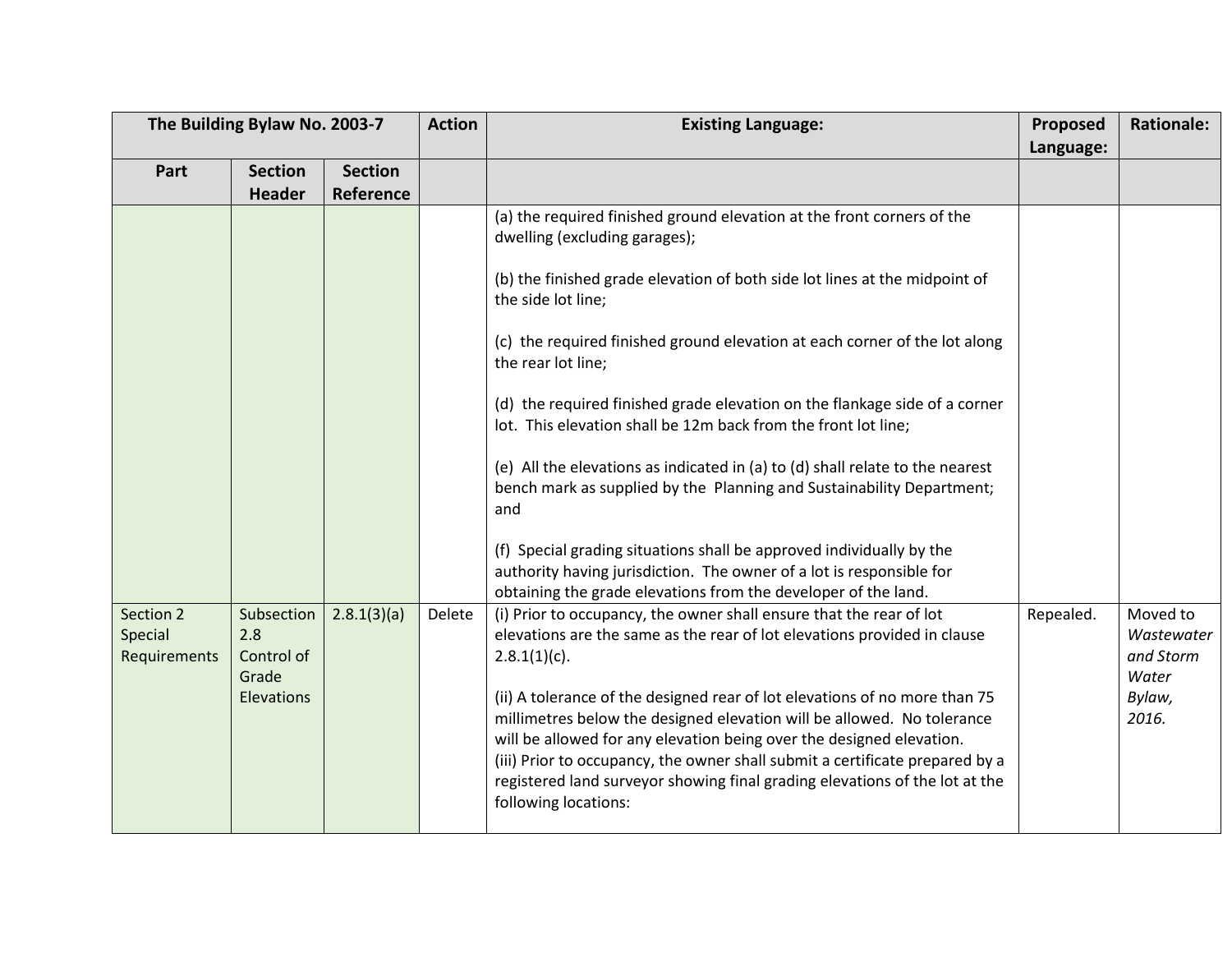|                                      | The Building Bylaw No. 2003-7                                 |                             |        | <b>Existing Language:</b>                                                                                                                                                                                                                                                                                                                                                                                                                                                                                                                                                                         | Proposed  | <b>Rationale:</b>                                               |
|--------------------------------------|---------------------------------------------------------------|-----------------------------|--------|---------------------------------------------------------------------------------------------------------------------------------------------------------------------------------------------------------------------------------------------------------------------------------------------------------------------------------------------------------------------------------------------------------------------------------------------------------------------------------------------------------------------------------------------------------------------------------------------------|-----------|-----------------------------------------------------------------|
| Part                                 | <b>Section</b><br><b>Header</b>                               | <b>Section</b><br>Reference |        |                                                                                                                                                                                                                                                                                                                                                                                                                                                                                                                                                                                                   | Language: |                                                                 |
|                                      |                                                               |                             |        | a) the left rear corner of the lot;<br>b) the right rear corner of the lot;<br>c) the center of the lot along the rear property line; and<br>d) the lowest opening point on the exterior of the dwelling;<br>with references to right and left being taken as if viewing the lot from the<br>street looking toward the rear property line.<br>(iv) The owner shall ensure that the grading is done in such a manner so<br>as to maintain a continuous slope along the rear property line, allowing<br>water to flow unobstructed from the highest to the lowest corner of the<br>rear of the lot. |           |                                                                 |
| Section 2<br>Special<br>Requirements | Subsection<br>2.8<br>Control of<br>Grade<br><b>Elevations</b> | 2.8.1(3)(b)                 | Delete | In a case where the owner wishes to occupy the dwelling before a rear of<br>lot elevation certificate is issued a letter of commitment shall be<br>submitted by the home owner indicating that no fence will be<br>constructed within 0.5 m of the rear of the property until such time as the<br>required rear lot elevation certificate has been submitted. In the case of<br>winter construction the required certificate must be submitted prior to<br>June 30 of the ensuing year.                                                                                                           | Repealed. | Moved to<br>Wastewater<br>and Storm<br>Water<br>Bylaw,<br>2016. |
| Section 2<br>Special<br>Requirements | Subsection<br>2.8<br>Control of<br>Grade<br>Elevations        | 2.8.1(4)                    | Delete | The owner of the lot shall at all times be responsible for keeping and<br>maintaining the given grade elevations as set out in clause 2.8.1(1) and<br>the following conditions also apply:<br>(a) finished grade elevation around buildings shall provide continuous<br>slopes away from foundation walls;                                                                                                                                                                                                                                                                                        | Repealed. | Moved to<br>Wastewater<br>and Storm<br>Water<br>Bylaw,<br>2016. |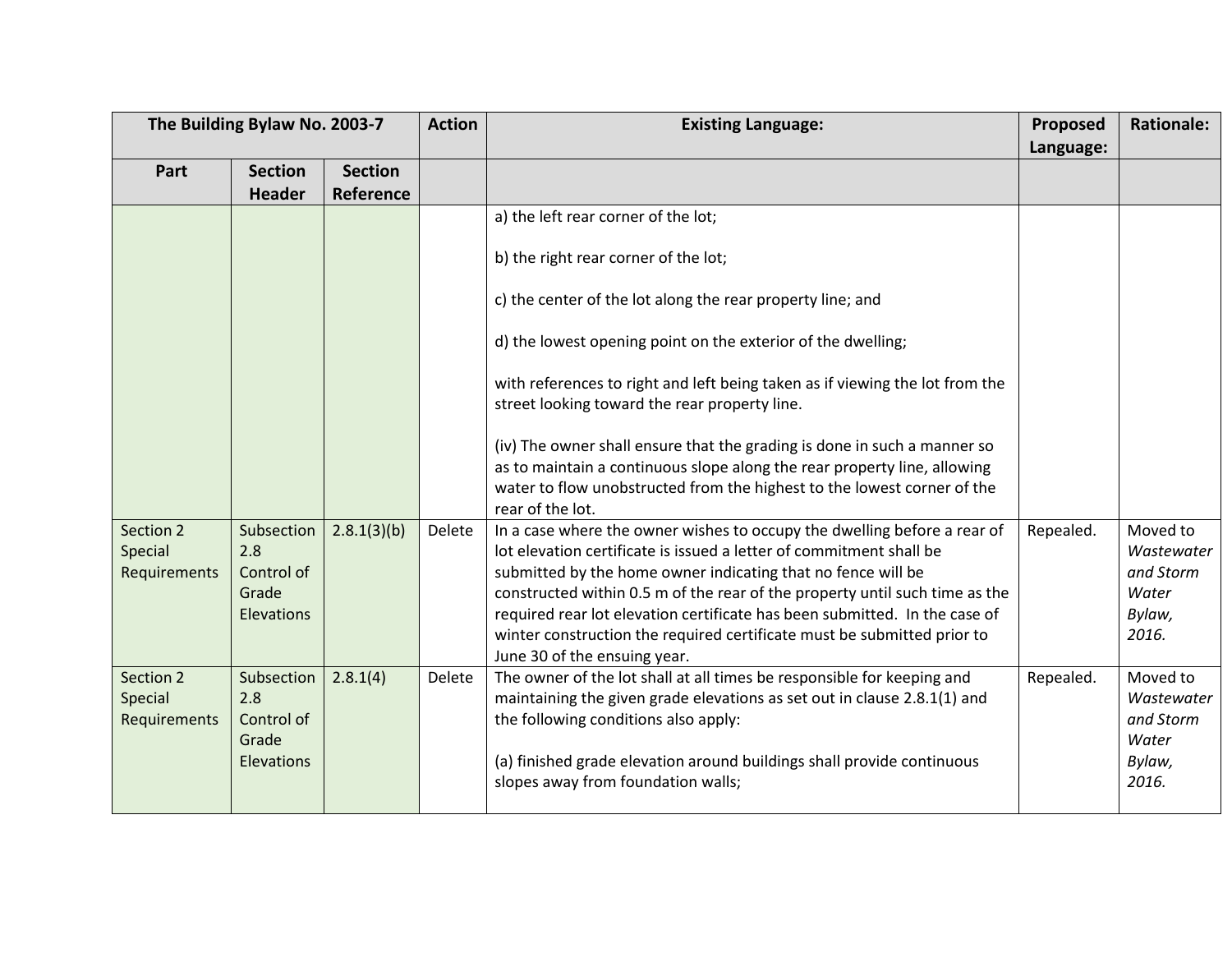| The Building Bylaw No. 2003-7        |                                                               |                | <b>Action</b> | <b>Existing Language:</b>                                                                                                                                                                                                                                                                                                                                                                                                                                                                                                                                                                        | Proposed  | <b>Rationale:</b>                                               |
|--------------------------------------|---------------------------------------------------------------|----------------|---------------|--------------------------------------------------------------------------------------------------------------------------------------------------------------------------------------------------------------------------------------------------------------------------------------------------------------------------------------------------------------------------------------------------------------------------------------------------------------------------------------------------------------------------------------------------------------------------------------------------|-----------|-----------------------------------------------------------------|
|                                      |                                                               |                |               |                                                                                                                                                                                                                                                                                                                                                                                                                                                                                                                                                                                                  | Language: |                                                                 |
| Part                                 | <b>Section</b>                                                | <b>Section</b> |               |                                                                                                                                                                                                                                                                                                                                                                                                                                                                                                                                                                                                  |           |                                                                 |
|                                      | <b>Header</b>                                                 | Reference      |               |                                                                                                                                                                                                                                                                                                                                                                                                                                                                                                                                                                                                  |           |                                                                 |
|                                      |                                                               |                |               | (b) finished ground elevation along the side lot line shall not exceed the<br>specified side lot elevation;<br>(c) any terracing shall be approved by the authority having jurisdiction;<br>(d) driveway, walks, terraces or retaining walls shall be so constructed so<br>as not to interfere with surface drainage and the owner whose land is<br>retained by a retaining structure shall be responsible for the erection and<br>maintenance of the retaining structure;<br>(e) all intermediate grade elevations on the rear lot line shall be such as to<br>provide continuous drainage; and |           |                                                                 |
|                                      |                                                               |                |               | (f) the grade elevation of the rear of lot property line shall also extend 0.5                                                                                                                                                                                                                                                                                                                                                                                                                                                                                                                   |           |                                                                 |
|                                      |                                                               |                |               | m into the property with no obstruction to restrict the flow of water.                                                                                                                                                                                                                                                                                                                                                                                                                                                                                                                           |           |                                                                 |
| Section 2<br>Special<br>Requirements | Subsection<br>2.8<br>Control of<br>Grade<br><b>Elevations</b> | 2.8.2          | Delete        | The control of grade elevations for all buildings not regulated by<br>subsection 2.8.1 shall be as follows:<br>(1) The drawings and specifications filed with the authority having<br>jurisdiction prior to the issuing of a building permit shall, for all new<br>construction or alterations involving new foundations, show the<br>following:                                                                                                                                                                                                                                                 | Repealed. | Moved to<br>Wastewater<br>and Storm<br>Water<br>Bylaw,<br>2016. |
|                                      |                                                               |                |               | (a) the elevation of the first floor of the building;<br>(b) the grade elevation or grade elevations at the perimeter of the<br>building and the perimeter of the lot, where the latter abuts on a City<br>easement or a public street or lane and the said elevations is as<br>established by the Director of Development Engineering. The cost to the                                                                                                                                                                                                                                          |           |                                                                 |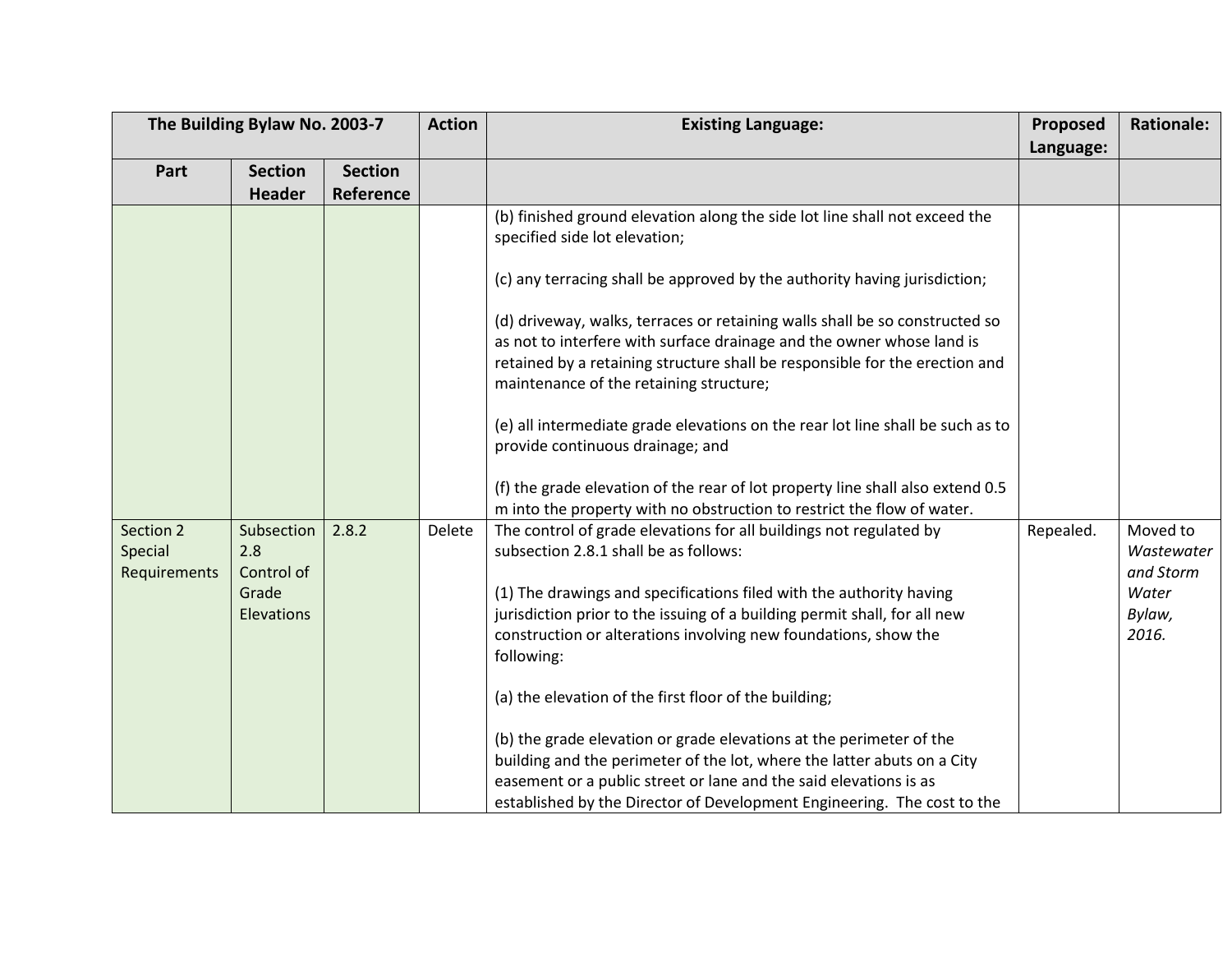| The Building Bylaw No. 2003-7        |                                                                     | <b>Action</b>  | <b>Existing Language:</b> | Proposed                                                                                                                                                                                                                                                                                                                                                                                                                                                                                                                                                                                                                                                                                                                                                 | <b>Rationale:</b> |                                                                 |
|--------------------------------------|---------------------------------------------------------------------|----------------|---------------------------|----------------------------------------------------------------------------------------------------------------------------------------------------------------------------------------------------------------------------------------------------------------------------------------------------------------------------------------------------------------------------------------------------------------------------------------------------------------------------------------------------------------------------------------------------------------------------------------------------------------------------------------------------------------------------------------------------------------------------------------------------------|-------------------|-----------------------------------------------------------------|
|                                      |                                                                     |                |                           |                                                                                                                                                                                                                                                                                                                                                                                                                                                                                                                                                                                                                                                                                                                                                          | Language:         |                                                                 |
| Part                                 | <b>Section</b>                                                      | <b>Section</b> |                           |                                                                                                                                                                                                                                                                                                                                                                                                                                                                                                                                                                                                                                                                                                                                                          |                   |                                                                 |
|                                      | <b>Header</b>                                                       | Reference      |                           |                                                                                                                                                                                                                                                                                                                                                                                                                                                                                                                                                                                                                                                                                                                                                          |                   |                                                                 |
|                                      |                                                                     |                |                           | owner for the supplying of these elevations by the Director of Planning<br>and Sustainability is as per Section 4;                                                                                                                                                                                                                                                                                                                                                                                                                                                                                                                                                                                                                                       |                   |                                                                 |
|                                      |                                                                     |                |                           | (c) the paved and grassed areas of the lot;                                                                                                                                                                                                                                                                                                                                                                                                                                                                                                                                                                                                                                                                                                              |                   |                                                                 |
| Section 2<br>Special<br>Requirements | Subsection<br>2.9<br><b>Drainage</b><br>into Storm                  | 2.9.1          | Delete                    | (d) the location and rim elevations of the catch basins and the location,<br>size, slope and invert elevations of storm and sanitary sewers required,<br>and the point at which said sewers exit from the lot and connect to the<br>sewer main;<br>(e) the proposed method of draining roof areas; and<br>(f) the grade and drainage of the lot and the drainage from roof areas all<br>of which shall meet with the approval of the authority having jurisdiction.<br>The owner of any building shall ensure that the building is equipped with<br>eavestroughs and downspouts or other systems approved by the<br>authority having jurisdiction for handling roof runoff of water. This<br>requirement does not apply to detached accessory buildings. | Repealed.         | Moved to<br>Wastewater<br>and Storm<br>Water                    |
|                                      | <b>Sewers</b>                                                       |                |                           |                                                                                                                                                                                                                                                                                                                                                                                                                                                                                                                                                                                                                                                                                                                                                          |                   | Bylaw,<br>2016.                                                 |
| Section 2<br>Special<br>Requirements | Subsection<br>2.9<br><b>Drainage</b><br>into Storm<br><b>Sewers</b> | 2.9.2          | Delete                    | Where eavestroughs are used on any building, downspouts from the<br>eavestroughs shall be installed and shall be affixed vertically to buildings.<br>The downspouts shall be constructed so as to discharge water to ground<br>level and the discharged water shall fall no farther than 500mm through<br>an elbow at 45 degrees to the vertical onto either:<br>(a) a paved parking lot or driveway; or<br>(b) a splash pad at ground level which directs water to either a front or<br>rear yard, and which discharges water no less than 1 meter from the                                                                                                                                                                                             | Repealed.         | Moved to<br>Wastewater<br>and Storm<br>Water<br>Bylaw,<br>2016. |
|                                      |                                                                     |                |                           | building.                                                                                                                                                                                                                                                                                                                                                                                                                                                                                                                                                                                                                                                                                                                                                |                   |                                                                 |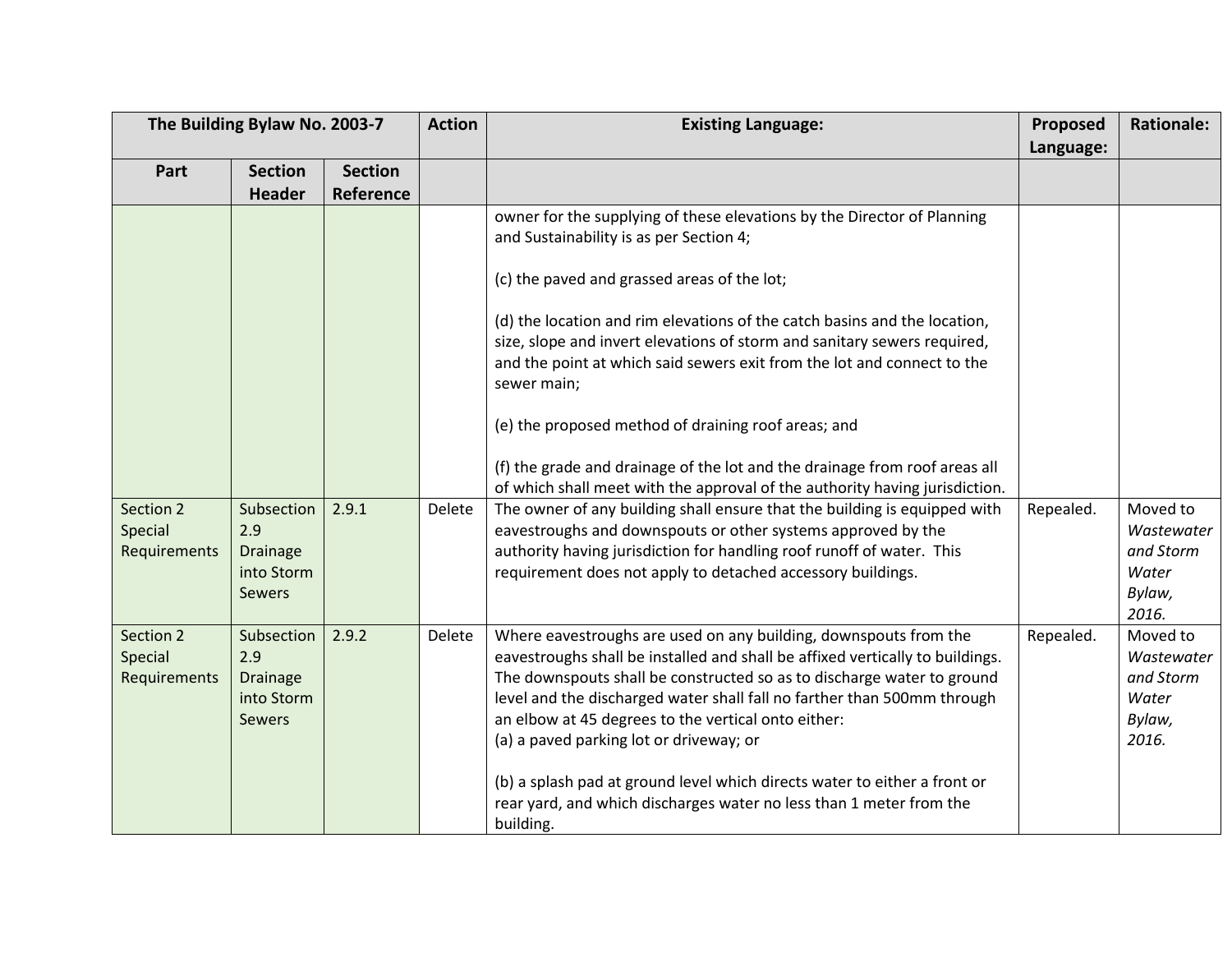| The Building Bylaw No. 2003-7        |                                                                     |                    | <b>Action</b> | <b>Existing Language:</b>                                                                                                                                                                                                                                                                                                                                                                                                                                                                                                                                                                                                                                                                                                   | Proposed  | <b>Rationale:</b>                                               |
|--------------------------------------|---------------------------------------------------------------------|--------------------|---------------|-----------------------------------------------------------------------------------------------------------------------------------------------------------------------------------------------------------------------------------------------------------------------------------------------------------------------------------------------------------------------------------------------------------------------------------------------------------------------------------------------------------------------------------------------------------------------------------------------------------------------------------------------------------------------------------------------------------------------------|-----------|-----------------------------------------------------------------|
|                                      |                                                                     |                    |               |                                                                                                                                                                                                                                                                                                                                                                                                                                                                                                                                                                                                                                                                                                                             | Language: |                                                                 |
| Part                                 | <b>Section</b>                                                      | <b>Section</b>     |               |                                                                                                                                                                                                                                                                                                                                                                                                                                                                                                                                                                                                                                                                                                                             |           |                                                                 |
| Section 2                            | <b>Header</b><br>Subsection                                         | Reference<br>2.9.3 |               |                                                                                                                                                                                                                                                                                                                                                                                                                                                                                                                                                                                                                                                                                                                             | Repealed. | Moved to                                                        |
| Special<br>Requirements              | 2.9<br><b>Drainage</b><br>into Storm<br><b>Sewers</b>               |                    |               | (1) Subject to clause 2.9.3(2), every person owning property in the City of<br>Regina shall construct on his or her property a system for runoff of storm<br>water that is directly connected to a storm sewer.<br>(2) Notwithstanding clause 2.9.3(1), storm water drainage, including that<br>from roofs and driveways, from detached and semi detached dwelling<br>units with lot grades controlled as described in Section 2.8 may drain onto<br>a street or lane.                                                                                                                                                                                                                                                      |           | Wastewater<br>and Storm<br>Water<br>Bylaw,<br>2016.             |
|                                      |                                                                     |                    |               | (3) Storm water drainage from all other lots not described in clause<br>2.9.3(2), including that from buildings, driveways, parking lots and other<br>hard surface areas must be approved by the Director of Development<br>Engineering.                                                                                                                                                                                                                                                                                                                                                                                                                                                                                    |           |                                                                 |
| Section 2<br>Special<br>Requirements | Subsection<br>2.9<br><b>Drainage</b><br>into Storm<br><b>Sewers</b> | 2.9.4              | Delete        | Roof drainage may be designed and sized for controlled flow and<br>temporary storage of storm water on the roof. Such roof drainage system<br>shall meet the following requirements:<br>(a) design shall be based on the maximum storm of twenty five (25) years<br>or longer frequency;<br>(b) drain down time, after design storm cessation, shall not exceed<br>twenty four (24) hours;<br>(c) the water depth on a flat roof shall not exceed 75 mm during design<br>storm, and 75mm average depth on sloped roofs;<br>(d) control of run off shall be by weirs with flow rates directly<br>proportional to the hydraulic head and protected by a dome strainer; no<br>valves or mechanical devices shall be permitted; | Repealed  | Moved to<br>Wastewater<br>and Storm<br>Water<br>Bylaw,<br>2016. |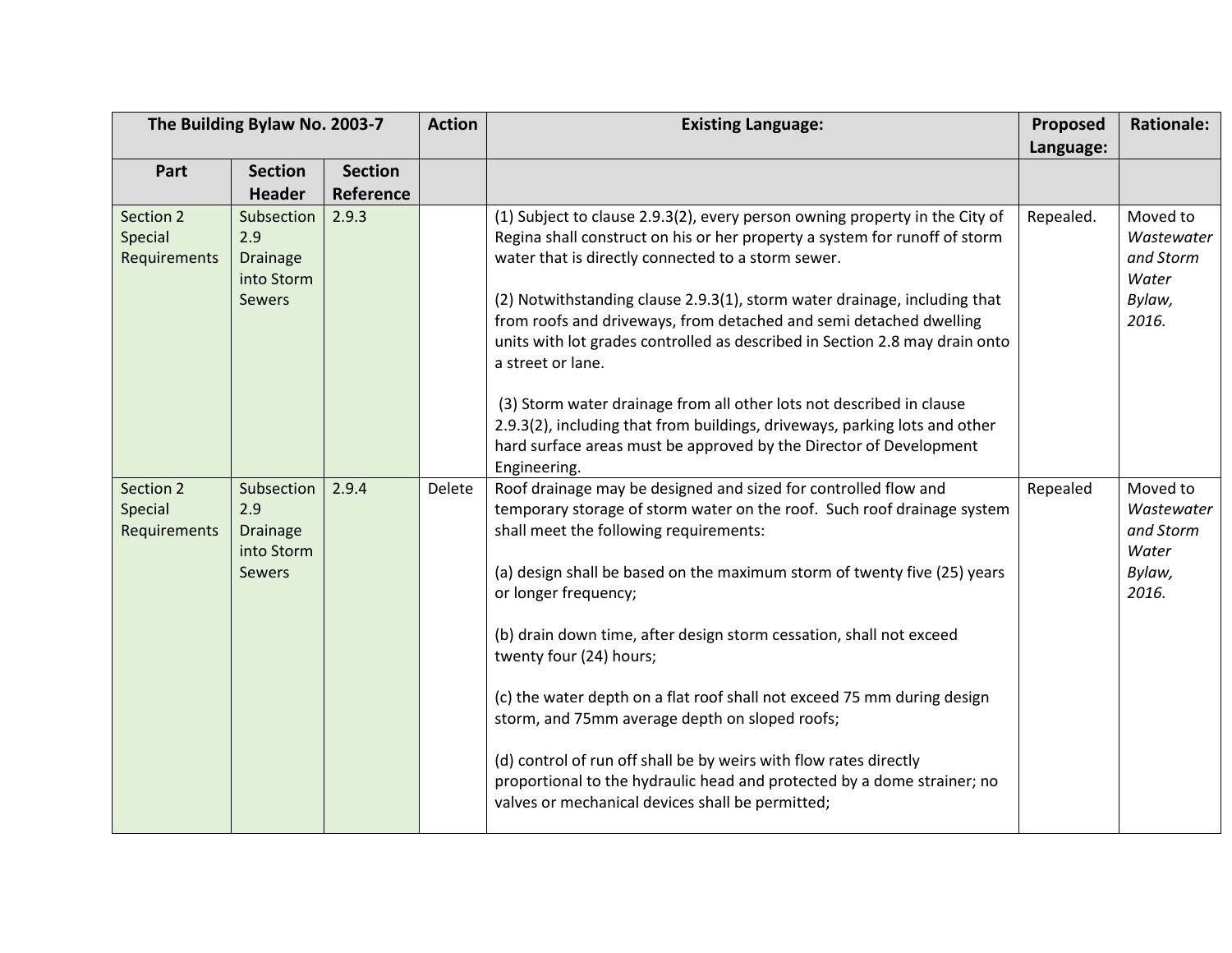| The Building Bylaw No. 2003-7 |                | <b>Action</b>  | <b>Existing Language:</b> | Proposed                                                                                                                                                                                                                                                                                                                  | <b>Rationale:</b> |  |
|-------------------------------|----------------|----------------|---------------------------|---------------------------------------------------------------------------------------------------------------------------------------------------------------------------------------------------------------------------------------------------------------------------------------------------------------------------|-------------------|--|
|                               |                |                |                           |                                                                                                                                                                                                                                                                                                                           | Language:         |  |
| Part                          | <b>Section</b> | <b>Section</b> |                           |                                                                                                                                                                                                                                                                                                                           |                   |  |
|                               | <b>Header</b>  | Reference      |                           |                                                                                                                                                                                                                                                                                                                           |                   |  |
|                               |                |                |                           | (e) no less than two roof drains shall be provided in areas of 1000 m2 or                                                                                                                                                                                                                                                 |                   |  |
|                               |                |                |                           | less, and at least four roof drains in areas over 1000 m2;                                                                                                                                                                                                                                                                |                   |  |
|                               |                |                |                           | (f) design and sizing of roof drainage piping shall prevent flooding of<br>control weirs;                                                                                                                                                                                                                                 |                   |  |
|                               |                |                |                           | (g) scuppers shall be provided in parapet walls at an invert location 10<br>mm above the maximum designed water level;                                                                                                                                                                                                    |                   |  |
|                               |                |                |                           | (h) the roof structure shall be adequate for the maximum possible load<br>resulting from accumulation of storm water. The roof design for<br>controlled flow roof drainage shall be based on a minimum of 960 Pa<br>loading, to provide a safety factor above the 3620 Pa represented by the<br>75 mm design water depth; |                   |  |
|                               |                |                |                           | (i) the following data shall be included on the drawings:                                                                                                                                                                                                                                                                 |                   |  |
|                               |                |                |                           | (i) roof area in m2, served by every drain;                                                                                                                                                                                                                                                                               |                   |  |
|                               |                |                |                           | (ii) roof drain manufacturer, model number, and number of weirs;                                                                                                                                                                                                                                                          |                   |  |
|                               |                |                |                           | (iii) maximum water flow, maximum water head and drain down time;                                                                                                                                                                                                                                                         |                   |  |
|                               |                |                |                           | (iv) slope of all nominally horizontal piping;                                                                                                                                                                                                                                                                            |                   |  |
|                               |                |                |                           | (v) invert elevations on main nominally horizontal piping; and                                                                                                                                                                                                                                                            |                   |  |
|                               |                |                |                           | (vi) location, size and elevation of scuppers in parapet walls;                                                                                                                                                                                                                                                           |                   |  |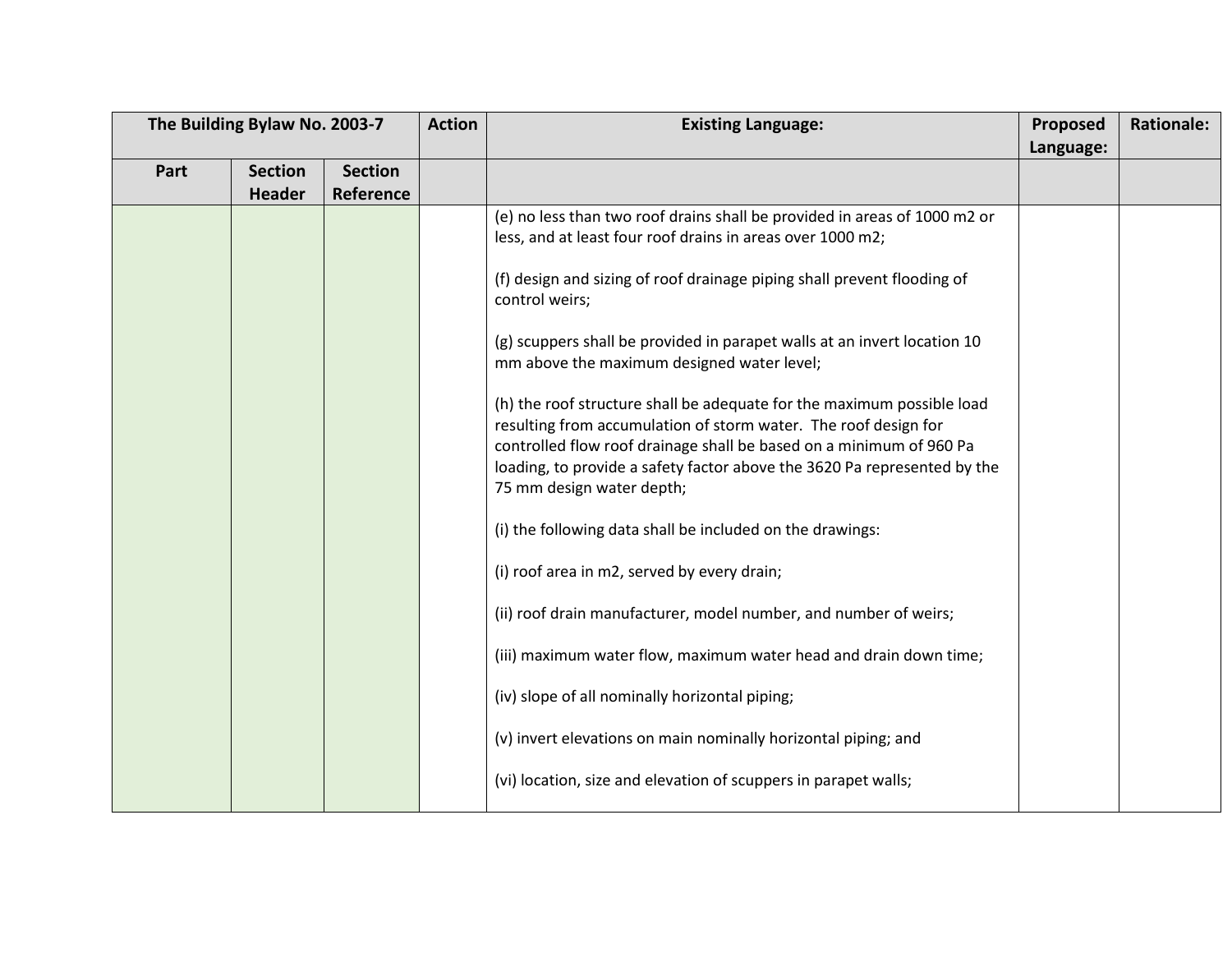| The Building Bylaw No. 2003-7 |                          |                | <b>Action</b> | <b>Existing Language:</b>                                                                                                                                                                                                                                                                                                                                                                                                                                                                                             | Proposed  | <b>Rationale:</b>                                                                                                                                                                           |
|-------------------------------|--------------------------|----------------|---------------|-----------------------------------------------------------------------------------------------------------------------------------------------------------------------------------------------------------------------------------------------------------------------------------------------------------------------------------------------------------------------------------------------------------------------------------------------------------------------------------------------------------------------|-----------|---------------------------------------------------------------------------------------------------------------------------------------------------------------------------------------------|
|                               |                          |                |               |                                                                                                                                                                                                                                                                                                                                                                                                                                                                                                                       | Language: |                                                                                                                                                                                             |
| Part                          | <b>Section</b>           | <b>Section</b> |               |                                                                                                                                                                                                                                                                                                                                                                                                                                                                                                                       |           |                                                                                                                                                                                             |
|                               | <b>Header</b>            | Reference      |               |                                                                                                                                                                                                                                                                                                                                                                                                                                                                                                                       |           |                                                                                                                                                                                             |
|                               |                          |                |               | (j) the roof shall be equipped with forty five degree cuts, installed at all<br>walls or parapets;                                                                                                                                                                                                                                                                                                                                                                                                                    |           |                                                                                                                                                                                             |
|                               |                          |                |               | (k) flashing is to extend a minimum of 75 mm above the maximum<br>designed water level; and                                                                                                                                                                                                                                                                                                                                                                                                                           |           |                                                                                                                                                                                             |
|                               |                          |                |               | (I) controlled flow drainage, which is based on litres per second of flow,<br>shall be converted to equivalent square feet of roof or paved area, on the<br>basis of each litres per second of flow shall be equivalent to 35 m2 of<br>area. Drains not equipped with weirs, such as area or plaza drains, may<br>be connected to the controlled flow system provided the areas, including<br>litres per second flow converted to area, are added together and the<br>piping is sized to convey the sum of all loads. |           |                                                                                                                                                                                             |
| <b>Section 4 Fees</b>         | Subsection<br>4.5 Grades | N/A            | Delete        | The fees for issuing finished grade elevations as required by subsection<br>2.8 shall be as follows:                                                                                                                                                                                                                                                                                                                                                                                                                  | Repealed. | No longer<br>required.<br>Council<br>directed<br>this to be a<br>fully funded<br>service. A<br>return<br>report in<br>2024 will<br>provide any<br>proposed<br>fees for<br>cost<br>recovery. |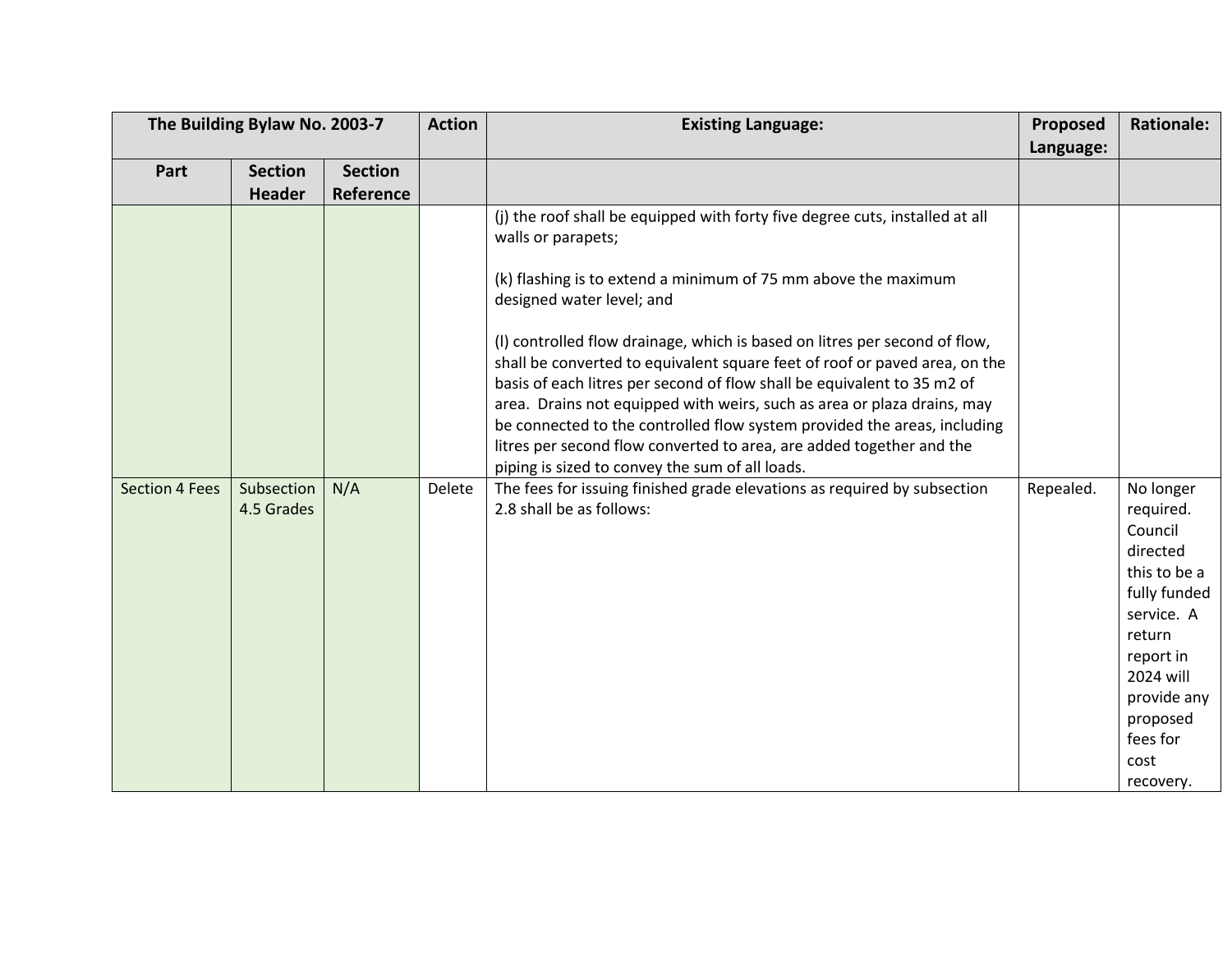| The Building Bylaw No. 2003-7 |                          |                | <b>Action</b> | <b>Existing Language:</b>                                                                                                                                                                                                                    | Proposed  | <b>Rationale:</b>                                                                                                                                                                           |
|-------------------------------|--------------------------|----------------|---------------|----------------------------------------------------------------------------------------------------------------------------------------------------------------------------------------------------------------------------------------------|-----------|---------------------------------------------------------------------------------------------------------------------------------------------------------------------------------------------|
|                               |                          |                |               |                                                                                                                                                                                                                                              | Language: |                                                                                                                                                                                             |
| Part                          | <b>Section</b>           | <b>Section</b> |               |                                                                                                                                                                                                                                              |           |                                                                                                                                                                                             |
|                               | <b>Header</b>            | Reference      |               |                                                                                                                                                                                                                                              |           |                                                                                                                                                                                             |
| <b>Section 4 Fees</b>         | Subsection<br>4.5 Grades | 4.5.1          | Delete        | Nil<br>4.5.1<br>For the supply of finished<br>grade elevations as required<br>by Subsection $2.8.1(1)$<br>in City owned subdivisions.                                                                                                        | Repealed. | No longer<br>required.<br>Council<br>directed<br>this to be a<br>fully funded<br>service. A<br>return<br>report in<br>2024 will<br>provide any<br>proposed<br>fees for<br>cost<br>recovery. |
| <b>Section 4 Fees</b>         | Subsection<br>4.5 Grades | 4.5.2          | Delete        | 4.5.2<br>Nil<br>For the supply of finished<br>grade elevations as required<br>under Subsection 2.8.1. (1) in private<br>subdivisions where the developer<br>has by agreement with the City<br>provided the required<br>grades for each site. | Repealed  | No longer<br>required.<br>Council<br>directed<br>this to be a<br>fully funded<br>service. A<br>return<br>report in<br>2024 will<br>provide any<br>proposed<br>fees for<br>cost<br>recovery. |